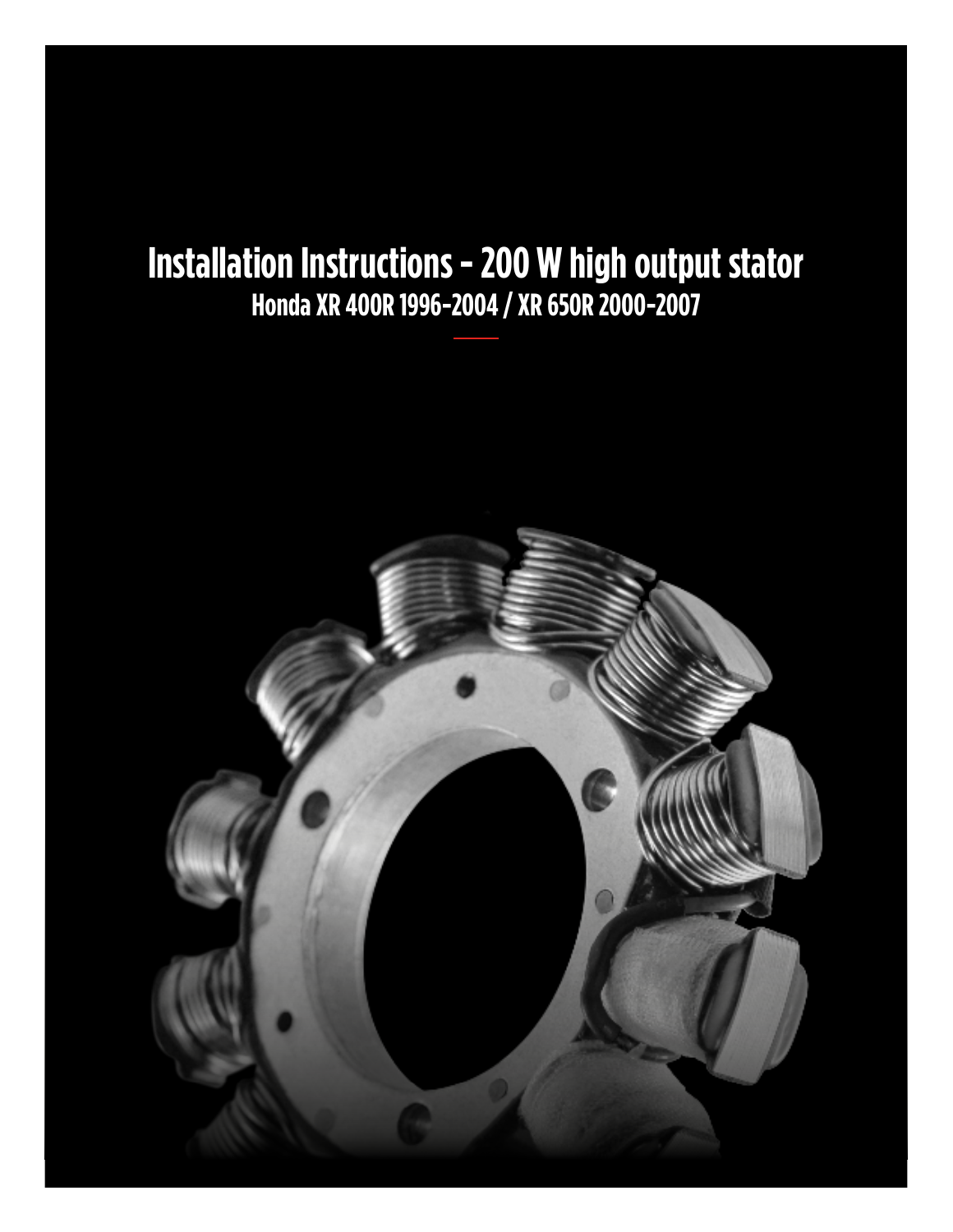# **This stator can be configured in five (5) different ways :**



Single 200 Watt high power AC lighting output **see page 4 02**



Using OEM lighting circuit with additional 100W lighting circuit





Split 100W AC Lighting / 100W DC Charging Outputs **see page 6**



Single 200 Watt high power DC charging output

**see page 7**



# **HIGH OUTPUT STATOR 200 W STATOR**

- **Eight wires**
- Eight plugs
- ALTERNATOR Green to White 0.6 ohms +/- 20%
- PICKUP Green to Blue 230 ohms +/- 20%
- SOURCE Black/Red to Brown 100 ohms +/- 20%
- Interior Diameter: 54mm
- Exterior Diameter: 115mm
- Thickness: 27mm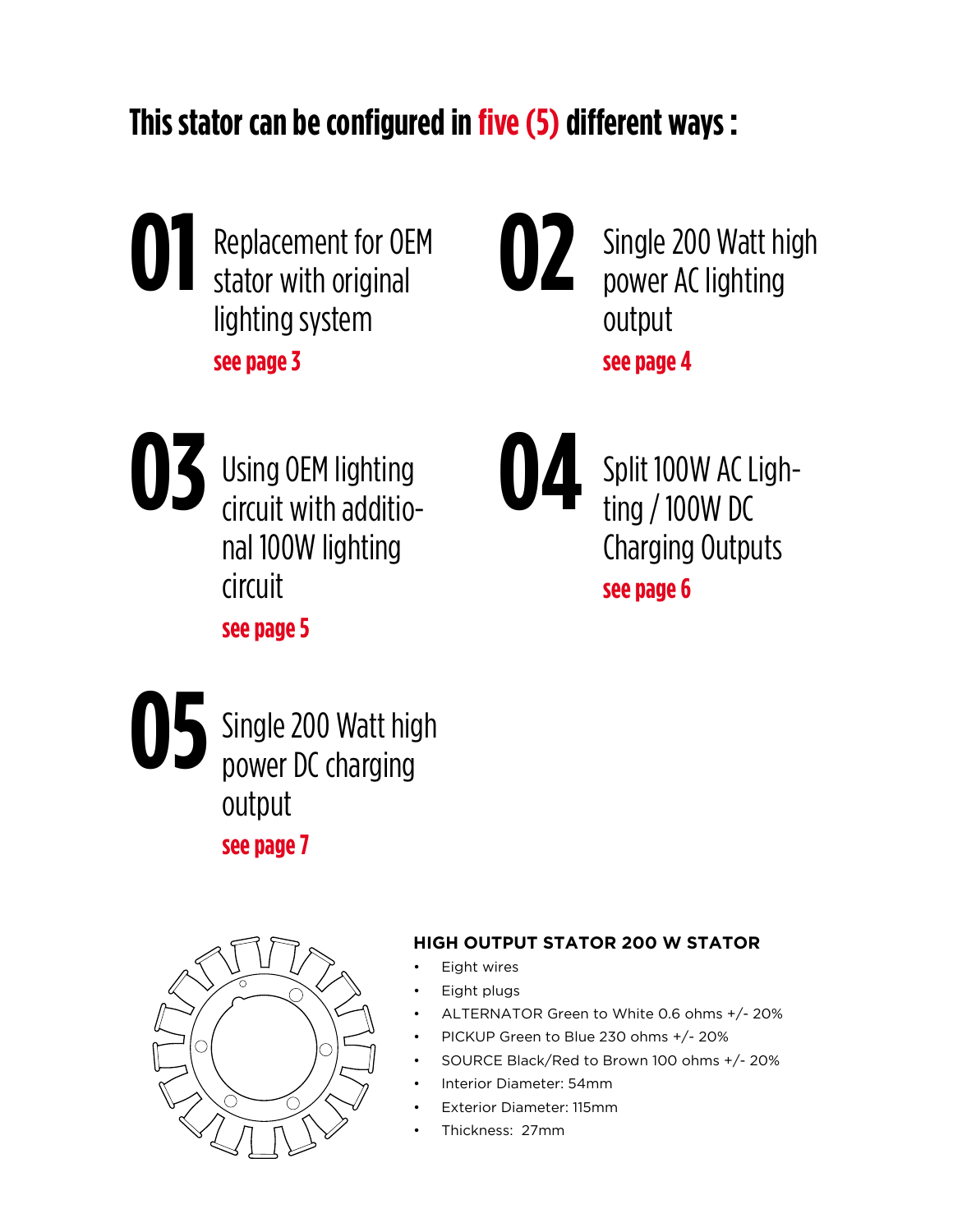An OEM North American Honda XR400R/XR650R stator has a single floated (not grounded) lighting coil. Our stator is compatible with an original stator, but it has 2 completely separate floated (not grounded) 100W lighting/charging coils. This allows the stator to be used for many kinds of lighting systems, and even on non-North American models. See the diagrams below for various ways to use

the stator.

# **Replacement for OEM stator with original lighting system**

This situation is very easy to connect, just like the OEM stator. One of the 100W coils is used to power the lighting system on the bike. The other coil is unused (insulate and tie up the unused connectors safely).



The **Green** & **White** wires with single male bullet connectors plug into the **Green** & **White**/**Yellow** wires on the OEM harness that lead to the AC regulator to power the lighting system.

**Green** & **White** wires with double female bullet connectors are unused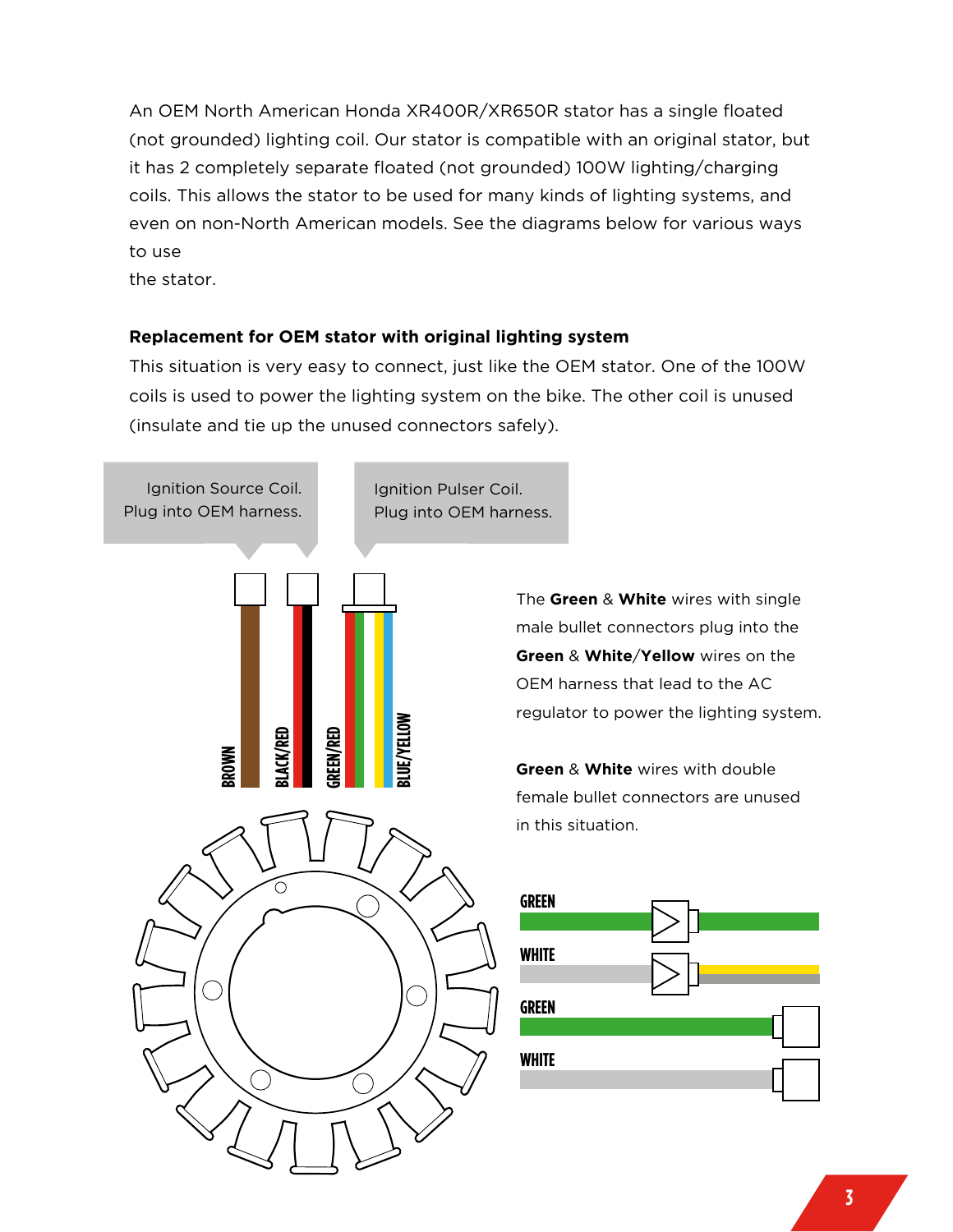#### **Single 200 Watt high power AC lighting output**

This situation is used to power high wattage lights. You are effectively connecting the 2 separate 100W coils in series to create a single 200W coil. The diagram below shows connection to the bikes OEM harness to power a high wattage light with AC current from the stator. We highly recommend replacing the OEM AC regulator with a heavy duty unit to handle the extra power.



The **Green** wire with a male bullet connector is connected to the Green wire with a female double bullet connector. This is then connected to the **Green** wire on the OEM harness leading to the AC regulator.

The **White** wire with a male bullet connector is connected to the **White** wire with a female double bullet connector. This is then connected to the **White**/**Yellow** wire on the OEM harness leading to the AC regulator.

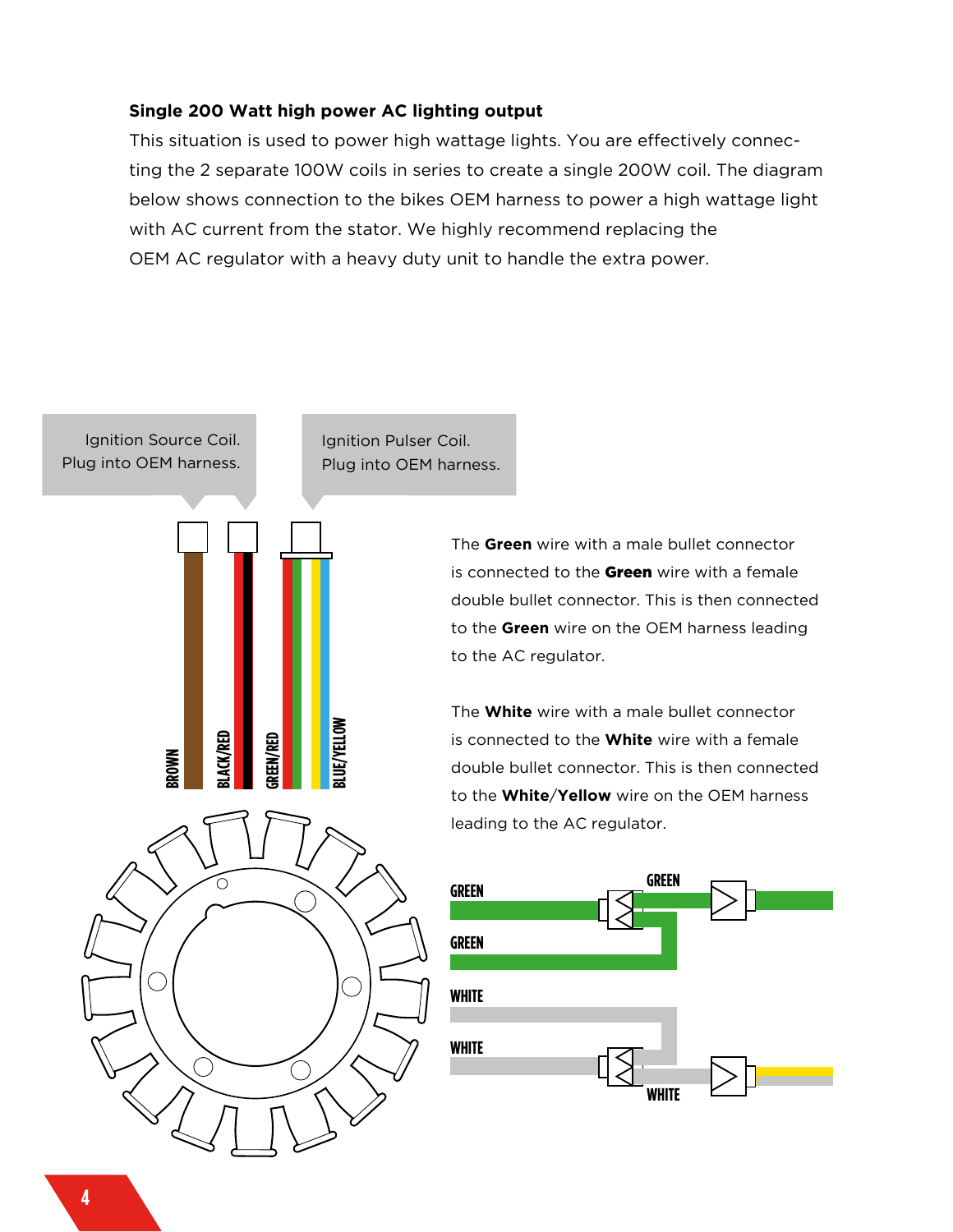### Using OEM lighting circuit with additional 100W lighting circuit

This situation is very similar to the previous page using the OEM lighting circuit, however you are also taking advantage of the additional 100W lighting circuit available. In this case one coil is plugged into the OEM wiring harness. The other coil will require it's own AC regulator, and if you would like, a switch to control your additional light.



The **Green** & **White** wires with single male bullet connectors plug into the **Green** & **White**/**Yellow** wires on the OEM harness that lead to the AC regulator to power the lighting system.

The **Green** wire with female double bullet connector connects to frame ground and the **Brown**  wire for your new AC regulator. The **White** wire with female double bullet connector connects to the **Yellow** wire on your new AC regulator, and then on to your new headlight. You can insert a switch in this circuit if you'd like to turn on/off your new light.

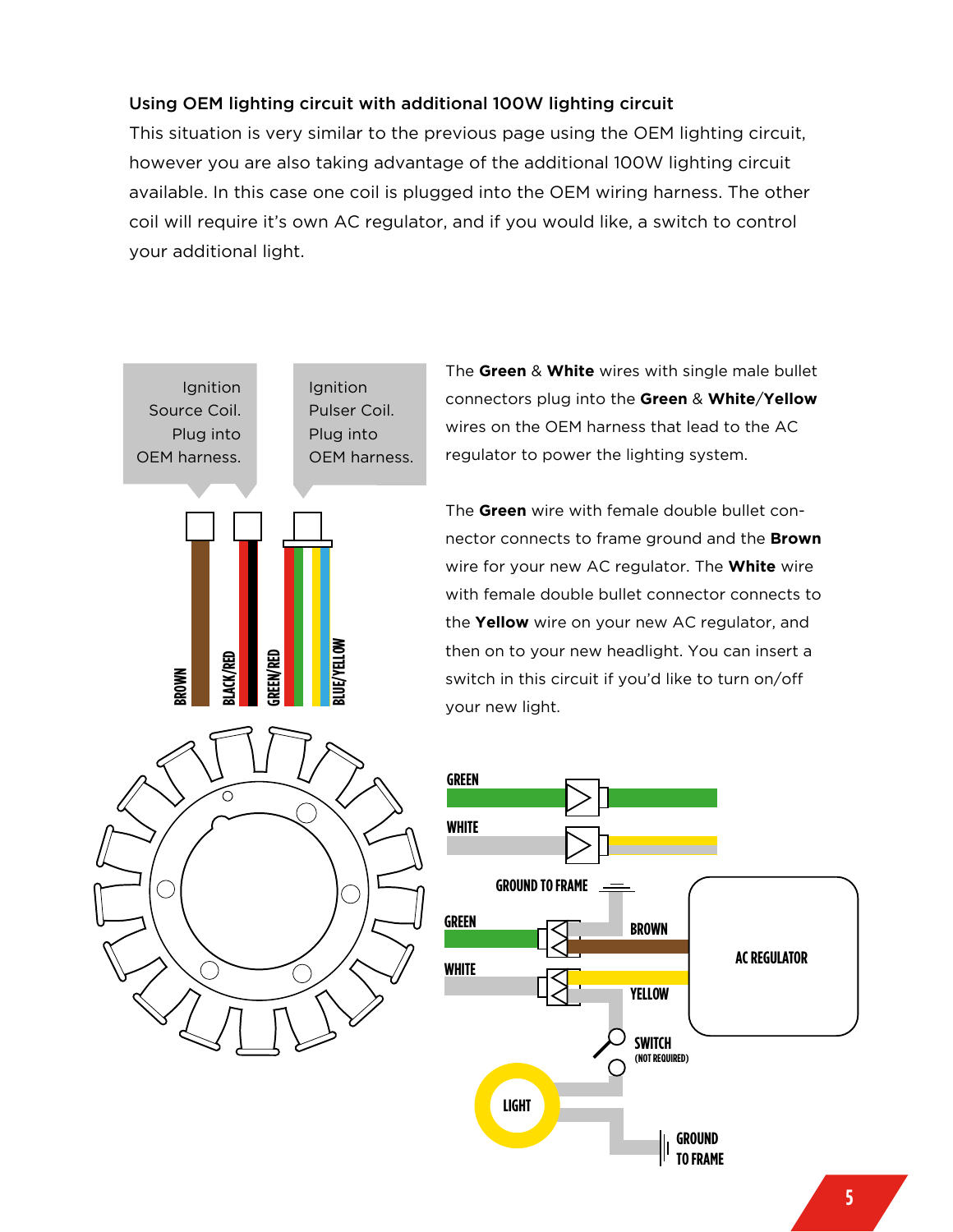# Split 100W AC Lighting / 100W DC Charging Outputs

This situation is unique and takes full advantage of this stator design. Since you have 2 completely separate floated (not grounded) 100W coils available, you can use one to power your original lighting system and the other to charge a battery for a DC circuit. You will need to add a regulator-rectifier and a battery for this circuit. The DC circuit can be used for HID or LED lighting or to power your phone, GPS, heated gear and more! This situation is similar to the non-North American XR650R configuration.

> The **Green** & **White** wires with single male bullet connectors plug into the **Green** & **White**/**Yellow**  wires on the OEM harness that lead to the AC regulator to power the lighting system.

> > **BATTERY**

ा

 $\Theta$